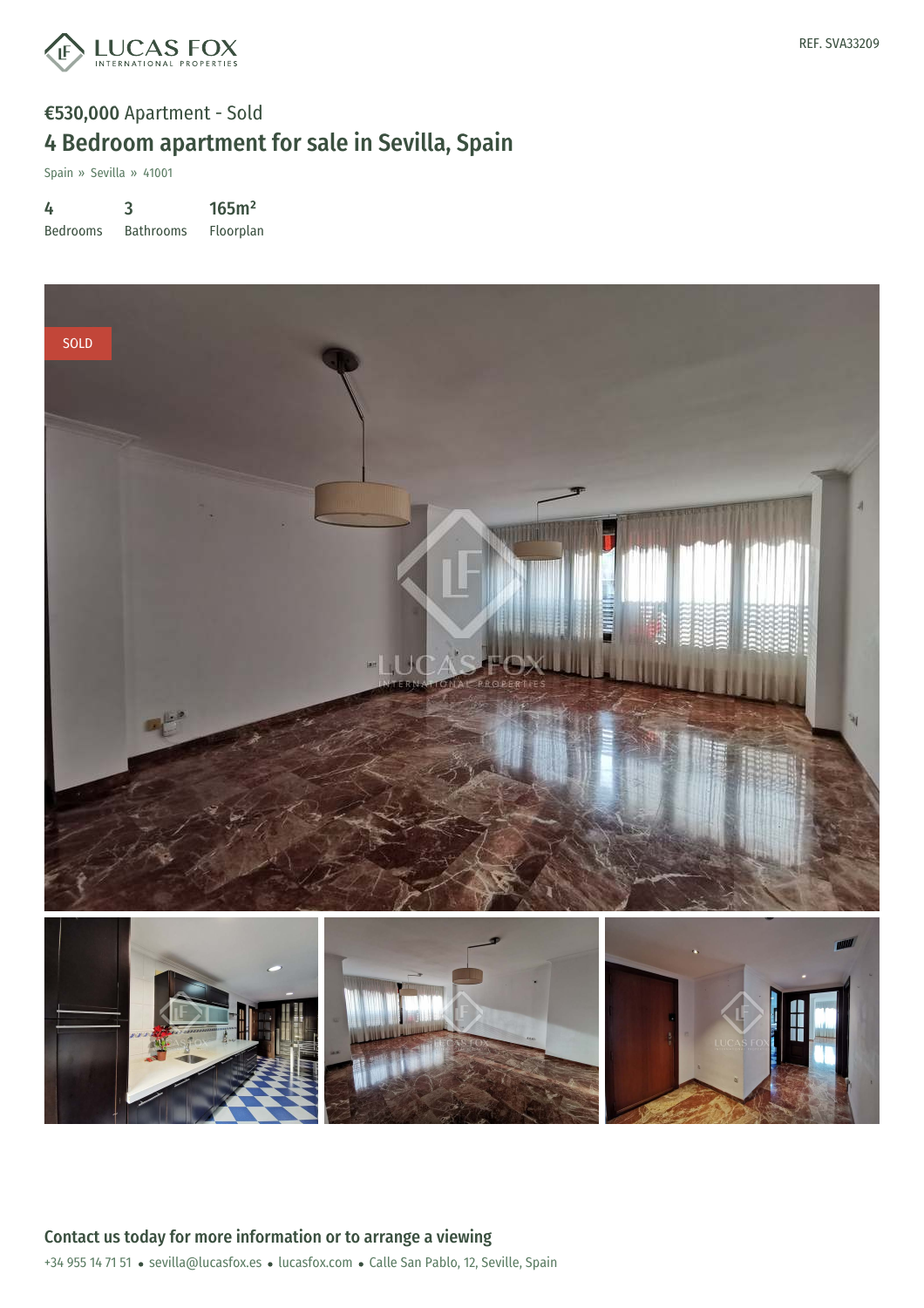

## €530,000 Apartment - Sold 4 Bedroom apartment for sale in Sevilla, Spain

Spain » Sevilla » 41001

4 Bedrooms 3 Bathrooms 165m² Floorplan

OVERVIEW

## 165 m² house, with 4 double bedrooms and 3 full bathrooms, as well as a spacious living room and an kitchen diner for sale in the centre of Seville.

Lucas Fox Sevilla presents this exclusive 165 m² home on the fifth floor of a magnificent residential building located on Calle Arjona.

Upon entering, we find a hall with a built-in wardrobe and a service bedroom or office in front of the entrance door, with its own bathroom. Next, there is the kitchen diner equipped with high-end appliances, which in turn gives access to the spacious living room of approximately 40 m². The distribution hall gives way to the night area, with three double bedrooms with fitted wardrobes and two full bathrooms with showers.

You also have the possibility of acquiring a parking space in the same building, for an additional price of €40,000.

Among the qualities of the house, we find marble floors in the entrance and living room, floating wooden flooring in the rest of the house, centralized air conditioning and sectorized by day and night area, plus exterior carpentry with Climalit glass.

Contact the Lucas Fox Seville team for more information or to arrange a visit.



Heating, Service entrance

Contact us today for more information or to arrange a viewing

+34 955 14 71 51 · sevilla@lucasfox.es · lucasfox.com · Calle San Pablo, 12, Seville, Spain